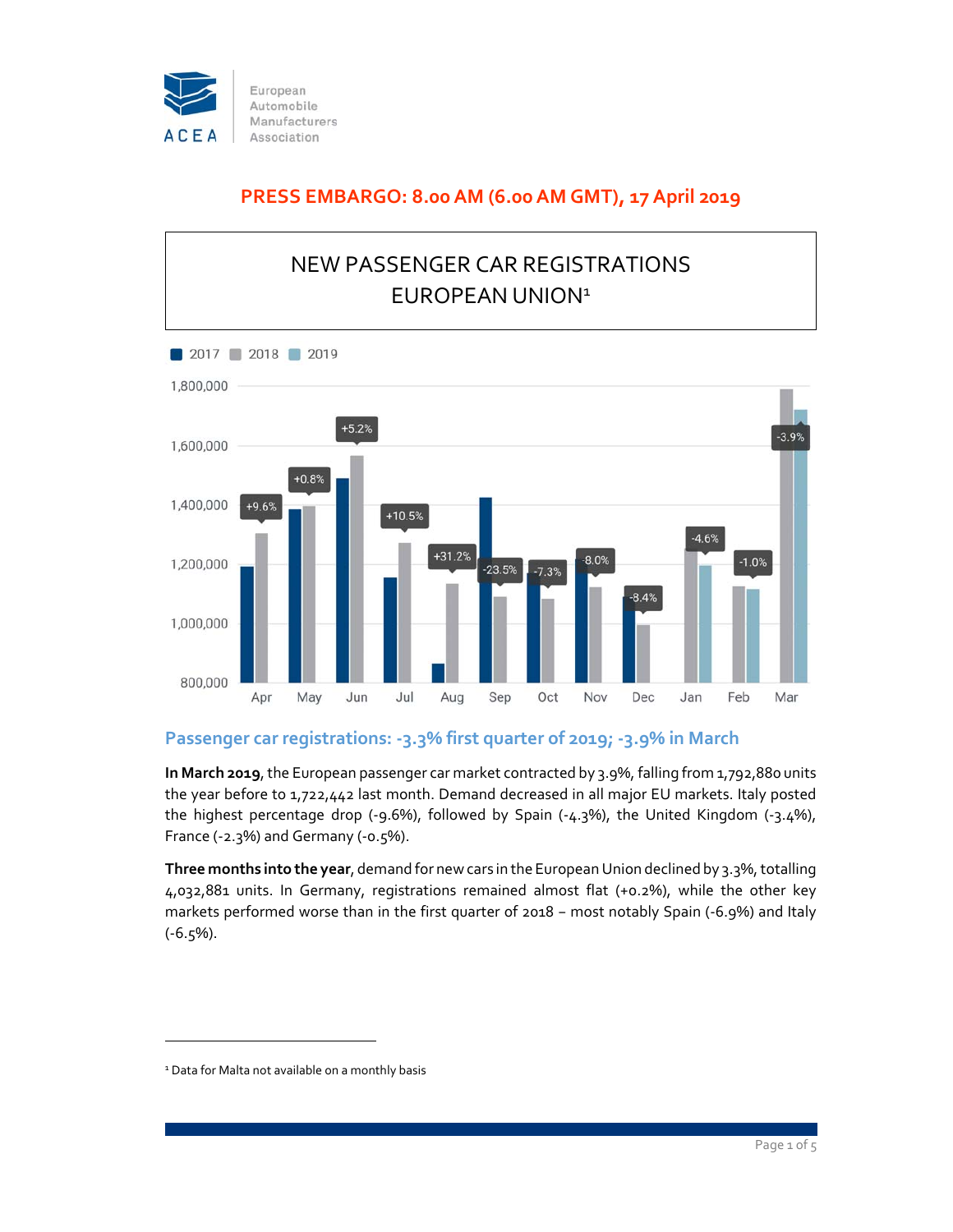

European<br>Automobile Manufacturers Association

## **P R E S S R E L E A S E**

#### **PRESS EMBARGO FOR ALL DATA:**

**8.00 AM (6.00 AM GMT), 17 April 2019**

#### **PROVISIONAL**

#### **NEW PASSENGER CAR REGISTRATIONS BY MARKET EUROPEAN UNION<sup>1</sup> + EFTA**

|                       |           |           |         |           |           | 17/04/2019 |
|-----------------------|-----------|-----------|---------|-----------|-----------|------------|
|                       | March     | March     | %Change | Jan-Mar   | Jan-Mar   | %Change    |
|                       | 2019      | 2018      | 19/18   | 2019      | 2018      | 19/18      |
| <b>AUSTRIA</b>        | 31,958    | 35,407    | $-9.7$  | 80,855    | 90,474    | $-10.6$    |
| <b>BELGIUM</b>        | 54,873    | 58,431    | $-6.1$  | 155,866   | 165,557   | $-5.9$     |
| <b>BULGARIA</b>       | 3,266     | 3,312     | $-1.4$  | 8,419     | 8,336     | $+1.0$     |
| <b>CROATIA</b>        | 5,047     | 6,295     | $-19.8$ | 12,171    | 13,872    | $-12.3$    |
| <b>CYPRUS</b>         | 888       | 1,906     | $-53.4$ | 2,800     | 4,189     | $-33.2$    |
| <b>CZECH REPUBLIC</b> | 21,491    | 24,453    | $-12.1$ | 59,616    | 67,873    | $-12.2$    |
| <b>DENMARK</b>        | 26,323    | 19,756    | $+33.2$ | 66,287    | 56,945    | $+16.4$    |
| <b>ESTONIA</b>        | 2,233     | 2,278     | $-2.0$  | 6,174     | 6,632     | $-6.9$     |
| <b>FINLAND</b>        | 9,277     | 11,723    | $-20.9$ | 29,100    | 34,417    | $-15.4$    |
| <b>FRANCE</b>         | 225,818   | 231,103   | $-2.3$  | 553,335   | 556,842   | $-0.6$     |
| <b>GERMANY</b>        | 345,523   | 347,433   | $-0.5$  | 880,092   | 878,611   | $+0.2$     |
| <b>GREECE</b>         | 9,518     | 11,053    | $-13.9$ | 26,289    | 26,776    | $-1.8$     |
| <b>HUNGARY</b>        | 13,391    | 12,754    | $+5.0$  | 34,335    | 31,615    | $+8.6$     |
| <b>IRELAND</b>        | 16,703    | 17,726    | $-5.8$  | 64,050    | 71,760    | $-10.7$    |
| <b>ITALY</b>          | 193,662   | 214,250   | $-9.6$  | 537,289   | 574,803   | $-6.5$     |
| <b>LATVIA</b>         | 1,618     | 1,402     | $+15.4$ | 4,461     | 4,185     | $+6.6$     |
| <b>LITHUANIA</b>      | 3,971     | 2,761     | $+43.8$ | 10,245    | 6,477     | $+58.2$    |
| <b>LUXEMBOURG</b>     | 5,621     | 5,379     | $+4.5$  | 14,867    | 14,296    | $+4.0$     |
| <b>NETHERLANDS</b>    | 39,126    | 41,920    | $-6.7$  | 116,124   | 135,680   | $-14.4$    |
| <b>POLAND</b>         | 50,118    | 51,669    | $-3.0$  | 139,809   | 139,885   | $-0.1$     |
| <b>PORTUGAL</b>       | 24,900    | 27,887    | $-10.7$ | 59,445    | 63,169    | $-5.9$     |
| <b>ROMANIA</b>        | 9,813     | 8,122     | $+20.8$ | 35,836    | 28,643    | $+25.1$    |
| <b>SLOVAKIA</b>       | 9,222     | 8,550     | $+7.9$  | 23,897    | 24,343    | $-1.8$     |
| <b>SLOVENIA</b>       | 7,108     | 7,855     | $-9.5$  | 19,692    | 20,359    | $-3.3$     |
| <b>SPAIN</b>          | 122,664   | 128,180   | $-4.3$  | 316,911   | 340,316   | $-6.9$     |
| <b>SWEDEN</b>         | 30,256    | 37,206    | $-18.7$ | 73,880    | 87,397    | $-15.5$    |
| <b>UNITED KINGDOM</b> | 458,054   | 474,069   | $-3.4$  | 701,036   | 718,489   | $-2.4$     |
| <b>EUROPEAN UNION</b> | 1,722,442 | 1,792,880 | $-3.9$  | 4,032,881 | 4,171,941 | $-3.3$     |
| $EU15^2$              | 1,594,276 | 1,661,523 | $-4.0$  | 3,675,426 | 3,815,532 | $-3.7$     |
| EU12 <sup>3</sup>     | 128,166   | 131,357   | $-2.4$  | 357,455   | 356,409   | $+0.3$     |
| <b>ICELAND</b>        | 1,074     | 1,834     | $-41.4$ | 2,721     | 4,618     | $-41.1$    |
| <b>NORWAY</b>         | 18,375    | 14,401    | $+27.6$ | 38,485    | 33,799    | $+13.9$    |
| <b>SWITZERLAND</b>    | 28,958    | 28,126    | $+3.0$  | 72,065    | 72,089    | $-0.03$    |
| <b>EFTA</b>           | 48,407    | 44,361    | $+9.1$  | 113,271   | 110,506   | $+2.5$     |
| <b>EU + EFTA</b>      | 1,770,849 | 1,837,241 | $-3.6$  | 4,146,152 | 4,282,447 | $-3.2$     |
| EU15 + EFTA           | 1,642,683 | 1,705,884 | $-3.7$  | 3,788,697 | 3,926,038 | $-3.5$     |

SOURCE: **NATIONAL AUTOMOBILE MANUFACTURERS' ASSOCIATIONS**

*1 Data for Malta n.a. <sup>3</sup> <sup>2</sup> Member States before the 2004 enlargement*

*Member States having joined the EU since 2004*

New passenger car registrations in the EU ‐ month trend | 2008‐2019



#### **Next press release: Friday 17 May 2019**

This information is available on the ACEA website: http://www.acea.be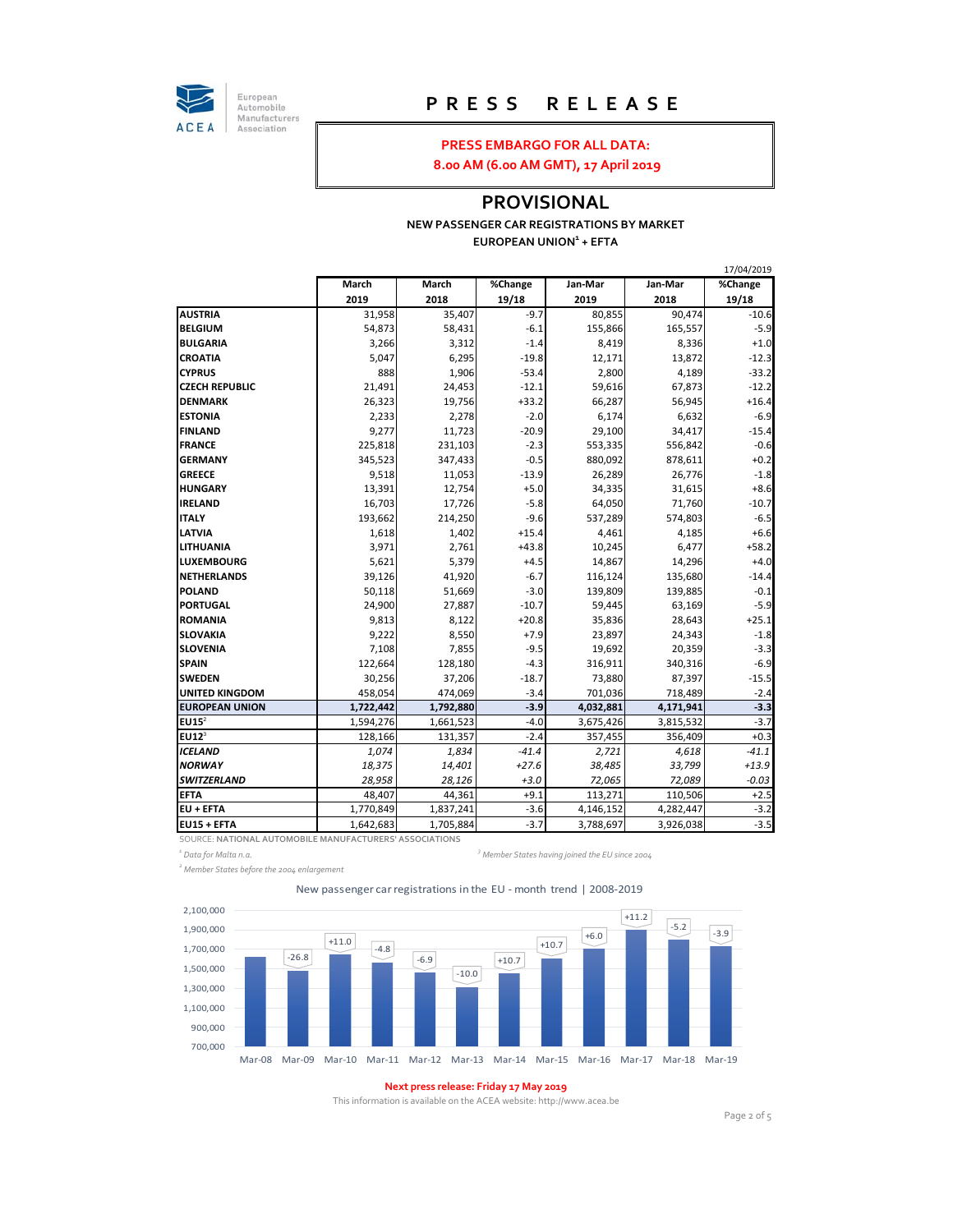

## **P R E S S R E L E A S E**

## **PROVISIONAL**

#### **NEW PASSENGER CAR REGISTRATIONS BY MANUFACTURER**

#### **EUROPEAN UNION**

|                                | March       |      |         |         |          | 17/04/2019<br>Jan-Mar |      |              |         |          |  |
|--------------------------------|-------------|------|---------|---------|----------|-----------------------|------|--------------|---------|----------|--|
|                                | %Share $^1$ |      | Units   |         | %Change  | %Share <sup>1</sup>   |      | <b>Units</b> |         | %Change  |  |
|                                | '19         | '18  | 2019    | 2018    | 19/18    | '19                   | '18  | 2019         | 2018    | 19/18    |  |
| <b>VW Group</b>                | 23.2        | 22.6 | 399,742 | 404,377 | $-1.1$   | 23.8                  | 23.6 | 959,330      | 985,815 | $-2.7$   |  |
| VOLKSWAGEN                     | 10.5        | 10.5 | 181,392 | 187,593 | $-3.3$   | 11.1                  | 10.9 | 445,697      | 453,174 | $-1.6$   |  |
| AUDI                           | 5.1         | 4.9  | 88,554  | 87,034  | $+1.7$   | 4.8                   | 5.0  | 193,536      | 207,209 | $-6.6$   |  |
| SKODA                          | 4.2         | 4.1  | 72,605  | 73,492  | $-1.2$   | 4.6                   | 4.6  | 186,750      | 189,973 | $-1.7$   |  |
| <b>SEAT</b>                    | 2.9         | 2.7  | 50,202  | 47,920  | $+4.8$   | 3.0                   | 2.8  | 119,757      | 115,186 | $+4.0$   |  |
| <b>PORSCHE</b>                 | 0.4         | 0.4  | 6,358   | 7,828   | $-18.8$  | 0.3                   | 0.5  | 12,198       | 19,136  | $-36.3$  |  |
| OTHERS $^2$                    | 0.0         | 0.0  | 631     | 510     | $+23.7$  | 0.0                   | 0.0  | 1,392        | 1,137   | $+22.4$  |  |
| <b>PSA Group</b>               | 16.3        | 15.9 | 281,597 | 285,473 | $-1.4$   | 16.9                  | 16.5 | 681,470      | 687,320 | $-0.9$   |  |
| PEUGEOT                        | 5.9         | 5.9  | 101,282 | 105,704 | $-4.2$   | 6.5                   | 6.4  | 260,139      | 265,933 | $-2.2$   |  |
| OPEL/VAUXHALL                  | 6.1         | 6.0  | 105,672 | 108,368 | $-2.5$   | 5.9                   | 5.9  | 237,113      | 246,021 | $-3.6$   |  |
| <b>CITROEN</b>                 | 4.1         | 3.7  | 70,406  | 65,548  | $+7.4$   | 4.3                   | 3.9  | 173,966      | 163,988 | $+6.1$   |  |
| DS                             | 0.2         | 0.3  | 4,237   | 5,853   | $-27.6$  | 0.3                   | 0.3  | 10,252       | 11,378  | $-9.9$   |  |
| <b>RENAULT Group</b>           | 10.4        | 9.8  | 179,089 | 175,117 | $+2.3$   | 10.3                  | 9.9  | 414,815      | 411,499 | $+0.8$   |  |
| RENAULT                        | 6.9         | 7.1  | 119,449 | 126,567 | $-5.6$   | 6.7                   | 6.8  | 268,838      | 283,228 | $-5.1$   |  |
| <b>DACIA</b>                   | 3.4         | 2.7  | 58,716  | 48,043  | $+22.2$  | 3.6                   | 3.0  | 143,466      | 126,960 | $+13.0$  |  |
| LADA                           | 0.0         | 0.0  | 466     | 471     | $-1.1$   | 0.0                   | 0.0  | 1,306        | 1,274   | $+2.5$   |  |
| <b>ALPINE</b>                  | 0.0         | 0.0  | 458     | 36      | $\infty$ | 0.0                   | 0.0  | 1,205        | 37      | $\infty$ |  |
| <b>HYUNDAI Group</b>           | 6.6         | 6.6  | 112,967 | 117,516 | $-3.9$   | 6.6                   | 6.5  | 266,653      | 271,037 | $-1.6$   |  |
| HYUNDAI                        | 3.3         | 3.4  | 56,249  | 60,791  | $-7.5$   | 3.4                   | 3.4  | 136,625      | 141,727 | $-3.6$   |  |
| КIА                            | 3.3         | 3.2  | 56,718  | 56,725  | $-0.01$  | 3.2                   | 3.1  | 130,028      | 129,310 | $+0.6$   |  |
| FORD                           | 6.4         | 7.3  | 111,091 | 131,440 | $-15.5$  | 6.4                   | 6.9  | 258,290      | 287,548 | $-10.2$  |  |
| <b>FCA Group</b>               | 6.1         | 6.6  | 105,066 | 119,208 | $-11.9$  | 6.3                   | 6.9  | 255,505      | 286,322 | $-10.8$  |  |
| FIAT                           | 4.4         | 4.9  | 76,495  | 87,142  | $-12.2$  | 4.4                   | 4.9  | 176,865      | 205,907 | $-14.1$  |  |
| JEEP                           | 1.0         | 0.9  | 16,784  | 16,197  | $+3.6$   | 1.1                   | 1.0  | 44,648       | 40,170  | $+11.1$  |  |
| LANCIA/CHRYSLER                | 0.4         | 0.3  | 6,083   | 5,277   | $+15.3$  | 0.5                   | 0.3  | 18,549       | 13,746  | $+34.9$  |  |
| <b>ALFA ROMEO</b>              | 0.3         | 0.5  | 5,237   | 9,612   | $-45.5$  | 0.3                   | 0.6  | 13,925       | 23,922  | $-41.8$  |  |
| OTHERS <sup>3</sup>            | 0.0         | 0.1  | 467     | 980     | $-52.3$  | 0.0                   | 0.1  | 1,518        | 2,577   | $-41.1$  |  |
| <b>BMW Group</b>               | 6.8         | 6.6  | 116,538 | 119,183 | $-2.2$   | 6.2                   | 6.2  | 250,374      | 256,872 | $-2.5$   |  |
| <b>BMW</b>                     | 5.2         | 5.2  | 89,308  | 92,865  | $-3.8$   | 4.9                   | 4.9  | 195,976      | 204,495 | $-4.2$   |  |
| MINI                           | 1.6         | 1.5  | 27,230  | 26,318  | $+3.5$   | 1.3                   | 1.3  | 54,398       | 52,377  | $+3.9$   |  |
| DAIMLER                        | 6.0         | 6.0  | 103,837 | 108,101 | $-3.9$   | 6.0                   | 5.8  | 240,769      | 242,847 | $-0.9$   |  |
| MERCEDES                       | 5.5         | 5.5  | 94,572  | 98,156  | $-3.7$   | 5.4                   | 5.3  | 217,157      | 219,631 | $-1.1$   |  |
| SMART                          | 0.5         | 0.6  | 9,265   | 9,945   | $-6.8$   | 0.6                   | 0.6  | 23,612       | 23,216  | $+1.7$   |  |
| <b>TOYOTA Group</b>            | 4.7         | 4.6  | 80,297  | 83,354  | $-3.7$   | 4.8                   | 4.9  | 194,486      | 203,517 | $-4.4$   |  |
| TOYOTA                         | 4.3         | 4.3  | 74,418  | 77,139  | $-3.5$   | 4.5                   | 4.6  | 182,357      | 191,042 | $-4.5$   |  |
| LEXUS                          | 0.3         | 0.3  | 5,879   | 6,215   | $-5.4$   | 0.3                   | 0.3  | 12,129       | 12,475  | $-2.8$   |  |
| NISSAN                         | 3.1         | 4.2  | 53,744  | 75,053  | $-28.4$  | 2.8                   | 3.7  | 113,402      | 155,038 | $-26.9$  |  |
| VOLVO CAR CORP.                | 2.0         | 1.9  | 34,836  | 33,632  | $+3.6$   | 2.0                   | 1.8  | 82,223       | 74,897  | $+9.8$   |  |
| <b>JAGUAR LAND ROVER Group</b> | 2.3         | 2.2  | 40,366  | 39,094  | $+3.3$   | 1.7                   | 1.6  | 68,510       | 68,387  | $+0.2$   |  |
| <b>LAND ROVER</b>              | 1.6         | 1.5  | 26,778  | 26,594  | $+0.7$   | 1.1                   | 1.1  | 45,455       | 46,829  | $-2.9$   |  |
| JAGUAR                         | 0.8         | 0.7  | 13,588  | 12,500  | $+8.7$   | 0.6                   | 0.5  | 23,055       | 21,558  | $+6.9$   |  |
| MAZDA                          | 1.7         | 1.7  | 28,991  | 29,584  | $-2.0$   | 1.6                   | 1.6  | 63,448       | 65,460  | $-3.1$   |  |
| MITSUBISHI                     | 1.1         | 0.9  | 18,493  | 15,976  | $+15.8$  | 1.0                   | 0.8  | 39,907       | 34,657  | $+15.1$  |  |
| <b>HONDA</b>                   | 1.1         | 1.3  | 18,694  | 23,451  | $-20.3$  | 0.9                   | 1.1  | 36,976       | 44,136  | $-16.2$  |  |

SOURCE: **ACEA MEMBERS**

*1 ACEA estimation based on total by market*

*<sup>2</sup> Includes Bentley, Lamborghini and Bugatti*

*3 Includes Dodge and Maserati*

17/04/2019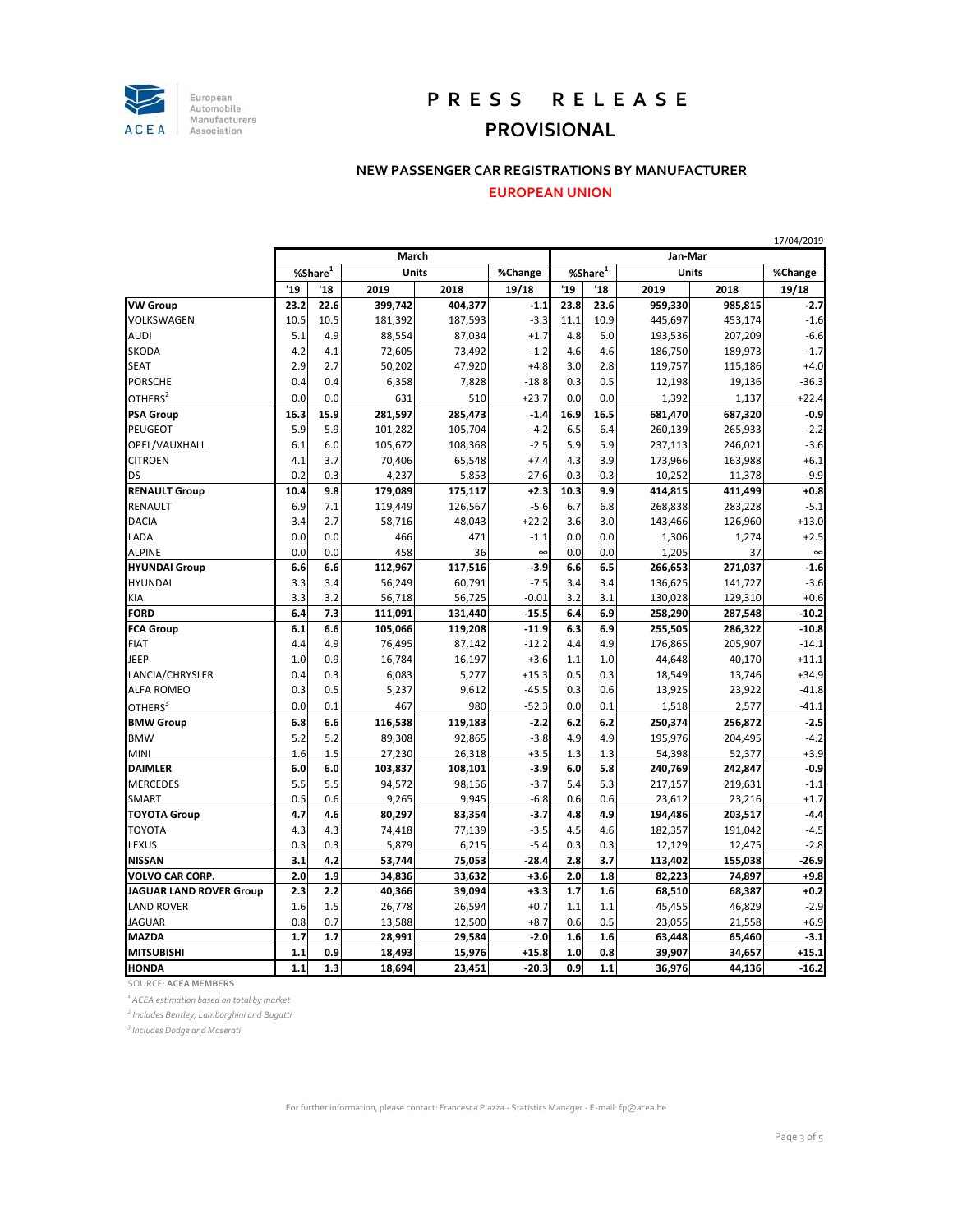

# **P R E S S R E L E A S E**

## **PROVISIONAL**

#### **NEW PASSENGER CAR REGISTRATIONS BY MANUFACTURER**

#### **EUROPEAN UNION + EFTA**

|                                |             |      |              |         |          |             | 17/04/2019 |              |           |          |  |  |
|--------------------------------|-------------|------|--------------|---------|----------|-------------|------------|--------------|-----------|----------|--|--|
|                                | March       |      |              |         | Jan-Mar  |             |            |              |           |          |  |  |
|                                | %Share $^1$ |      | <b>Units</b> |         | %Change  | %Share $^1$ |            | <b>Units</b> |           | %Change  |  |  |
|                                | '19         | '18  | 2019         | 2018    | 19/18    | '19         | '18        | 2019         | 2018      | 19/18    |  |  |
| <b>VW Group</b>                | 23.3        | 22.6 | 412.033      | 414.459 | $-0.6$   | 23.9        | 23.7       | 989,212      | 1,013,077 | $-2.4$   |  |  |
| VOLKSWAGEN                     | 10.5        | 10.4 | 185,925      | 191,645 | $-3.0$   | 11.1        | 10.8       | 458,500      | 464,358   | $-1.3$   |  |  |
| AUDI                           | 5.2         | 4.8  | 91,577       | 89,079  | $+2.8$   | 4.8         | 5.0        | 198,956      | 212,283   | $-6.3$   |  |  |
| SKODA                          | 4.3         | 4.1  | 75,606       | 75,888  | $-0.4$   | 4.7         | 4.6        | 194,344      | 196,658   | $-1.2$   |  |  |
| SEAT                           | 2.9         | 2.7  | 51,607       | 48,950  | $+5.4$   | 3.0         | 2.8        | 123,186      | 118,244   | $+4.2$   |  |  |
| PORSCHE                        | 0.4         | 0.5  | 6,631        | 8,357   | $-20.7$  | 0.3         | 0.5        | 12,694       | 20,315    | $-37.5$  |  |  |
| OTHERS <sup>2</sup>            | 0.0         | 0.0  | 687          | 540     | $+27.2$  | 0.0         | 0.0        | 1,532        | 1,219     | $+25.7$  |  |  |
| <b>PSA Group</b>               | 16.1        | 15.7 | 284,536      | 289,347 | $-1.7$   | 16.6        | 16.3       | 689,423      | 697,454   | $-1.2$   |  |  |
| PEUGEOT                        | 5.8         | 5.8  | 102,448      | 107,114 | $-4.4$   | 6.4         | 6.3        | 263,491      | 269,752   | $-2.3$   |  |  |
| OPEL/VAUXHALL                  | 6.0         | 6.0  | 106,734      | 109,870 | $-2.9$   | 5.8         | 5.8        | 239,717      | 249,903   | $-4.1$   |  |  |
| CITROEN                        | 4.0         | 3.6  | 71,061       | 66,452  | $+6.9$   | 4.2         | 3.9        | 175,790      | 166,242   | $+5.7$   |  |  |
| DS                             | 0.2         | 0.3  | 4,293        | 5,911   | $-27.4$  | 0.3         | 0.3        | 10,425       | 11,557    | $-9.8$   |  |  |
| <b>RENAULT Group</b>           | 10.2        | 9.7  | 181,386      | 177,627 | $+2.1$   | 10.1        | 9.8        | 420,353      | 417,833   | $+0.6$   |  |  |
| RENAULT                        | 6.8         | 7.0  | 120,958      | 128,192 | $-5.6$   | 6.6         | 6.7        | 272,199      | 287,258   | $-5.2$   |  |  |
| DACIA                          | 3.4         | 2.7  | 59,475       | 48,925  | $+21.6$  | 3.5         | 3.0        | 145,582      | 129,261   | $+12.6$  |  |  |
| LADA                           | 0.0         | 0.0  | 466          | 472     | $-1.3$   | 0.0         | 0.0        | 1,306        | 1,275     | $+2.4$   |  |  |
| <b>ALPINE</b>                  | 0.0         | 0.0  | 487          | 38      | $\infty$ | 0.0         | 0.0        | 1,266        | 39        | $\infty$ |  |  |
| <b>HYUNDAI Group</b>           | 6.5         | 6.5  | 115,485      | 119,587 | $-3.4$   | 6.6         | 6.5        | 273,085      | 276,543   | $-1.3$   |  |  |
| <b>HYUNDAI</b>                 | 3.3         | 3.4  | 57,796       | 62,095  | $-6.9$   | 3.4         | 3.4        | 140,911      | 145,109   | $-2.9$   |  |  |
| КIА                            | 3.3         | 3.1  | 57,689       | 57,492  | $+0.3$   | 3.2         | 3.1        | 132,174      | 131,434   | $+0.6$   |  |  |
| FORD                           | 6.4         | 7.3  | 112,784      | 133,460 | $-15.5$  | 6.3         | 6.8        | 262,502      | 292,505   | $-10.3$  |  |  |
| <b>BMW Group</b>               | 6.8         | 6.7  | 120,101      | 123,036 | $-2.4$   | 6.3         | 6.2        | 260,148      | 267,583   | $-2.8$   |  |  |
| <b>BMW</b>                     | 5.2         | 5.2  | 92,350       | 96,026  | $-3.8$   | 4.9         | 5.0        | 204,400      | 213,518   | $-4.3$   |  |  |
| MINI                           | 1.6         | 1.5  | 27,751       | 27,010  | $+2.7$   | 1.3         | 1.3        | 55,748       | 54,065    | $+3.1$   |  |  |
| <b>FCA Group</b>               | 6.0         | 6.6  | 106,680      | 120,825 | $-11.7$  | 6.3         | 6.8        | 259,733      | 290,669   | $-10.6$  |  |  |
| FIAT                           | 4.4         | 4.8  | 77,320       | 87,926  | $-12.1$  | 4.3         | 4.9        | 178,900      | 208,079   | $-14.0$  |  |  |
| JEEP                           | 1.0         | 0.9  | 17,237       | 16,596  | $+3.9$   | 1.1         | 1.0        | 45,906       | 41,202    | $+11.4$  |  |  |
| LANCIA/CHRYSLER                | 0.3         | 0.3  | 6,088        | 5,278   | $+15.3$  | 0.4         | 0.3        | 18,554       | 13,750    | $+34.9$  |  |  |
| <b>ALFA ROMEO</b>              | 0.3         | 0.5  | 5,504        | 9,971   | $-44.8$  | 0.4         | 0.6        | 14,728       | 24,852    | $-40.7$  |  |  |
| OTHERS $^3$                    | 0.0         | 0.1  | 531          | 1,054   | $-49.6$  | 0.0         | 0.1        | 1,645        | 2,786     | $-41.0$  |  |  |
| DAIMLER                        | 6.0         | 6.1  | 106,757      | 112,344 | $-5.0$   | 6.0         | 5.9        | 248,424      | 252,065   | $-1.4$   |  |  |
| MERCEDES                       | 5.5         | 5.6  | 97,236       | 102,231 | $-4.9$   | 5.4         | 5.3        | 224,216      | 228,358   | $-1.8$   |  |  |
| SMART                          | 0.5         | 0.6  | 9,521        | 10,113  | $-5.9$   | 0.6         | 0.6        | 24,208       | 23,707    | $+2.1$   |  |  |
| <b>TOYOTA Group</b>            | 4.7         | 4.7  | 82,719       | 85,669  | $-3.4$   | 4.8         | 4.9        | 200,988      | 210,313   | $-4.4$   |  |  |
| TOYOTA                         | 4.3         | 4.3  | 76,711       | 79,302  | $-3.3$   | 4.5         | 4.6        | 188,540      | 197,491   | $-4.5$   |  |  |
| LEXUS                          | 0.3         | 0.3  | 6,008        | 6,367   | $-5.6$   | 0.3         | 0.3        | 12,448       | 12,822    | $-2.9$   |  |  |
| NISSAN                         | 3.1         | 4.3  | 55,199       | 78,176  | $-29.4$  | 2.8         | 3.7        | 117,083      | 160,352   | $-27.0$  |  |  |
| VOLVO CAR CORP.                | 2.1         | 1.9  | 36,679       | 35,684  | $+2.8$   | 2.1         | 1.9        | 87,023       | 80,055    | $+8.7$   |  |  |
| <b>JAGUAR LAND ROVER Group</b> | 2.4         | 2.2  | 41,904       | 40,064  | $+4.6$   | 1.7         | 1.6        | 71,631       | 70,306    | $+1.9$   |  |  |
| <b>LAND ROVER</b>              | 1.6         | 1.5  | 27,478       | 27,186  | $+1.1$   | 1.1         | 1.1        | 46,850       | 48,127    | $-2.7$   |  |  |
| JAGUAR                         | 0.8         | 0.7  | 14,426       | 12,878  | $+12.0$  | 0.6         | 0.5        | 24,781       | 22,179    | $+11.7$  |  |  |
| MAZDA                          | 1.7         | 1.7  | 29,896       | 30,571  | $-2.2$   | 1.6         | 1.6        | 65,533       | 68,249    | $-4.0$   |  |  |
| MITSUBISHI                     | 1.1         | 0.9  | 19,971       | 17,072  | $+17.0$  | 1.0         | 0.9        | 43,112       | 36,912    | $+16.8$  |  |  |
| <b>HONDA</b>                   | $1.1$       | 1.3  | 19,155       | 24,265  | $-21.1$  | 0.9         | 1.1        | 38,271       | 45,798    | $-16.4$  |  |  |

SOURCE: **ACEA MEMBERS**

*1 ACEA estimation based on total by market*

*<sup>2</sup> Includes Bentley, Lamborghini and Bugatti*

*3 Includes Dodge and Maserati*